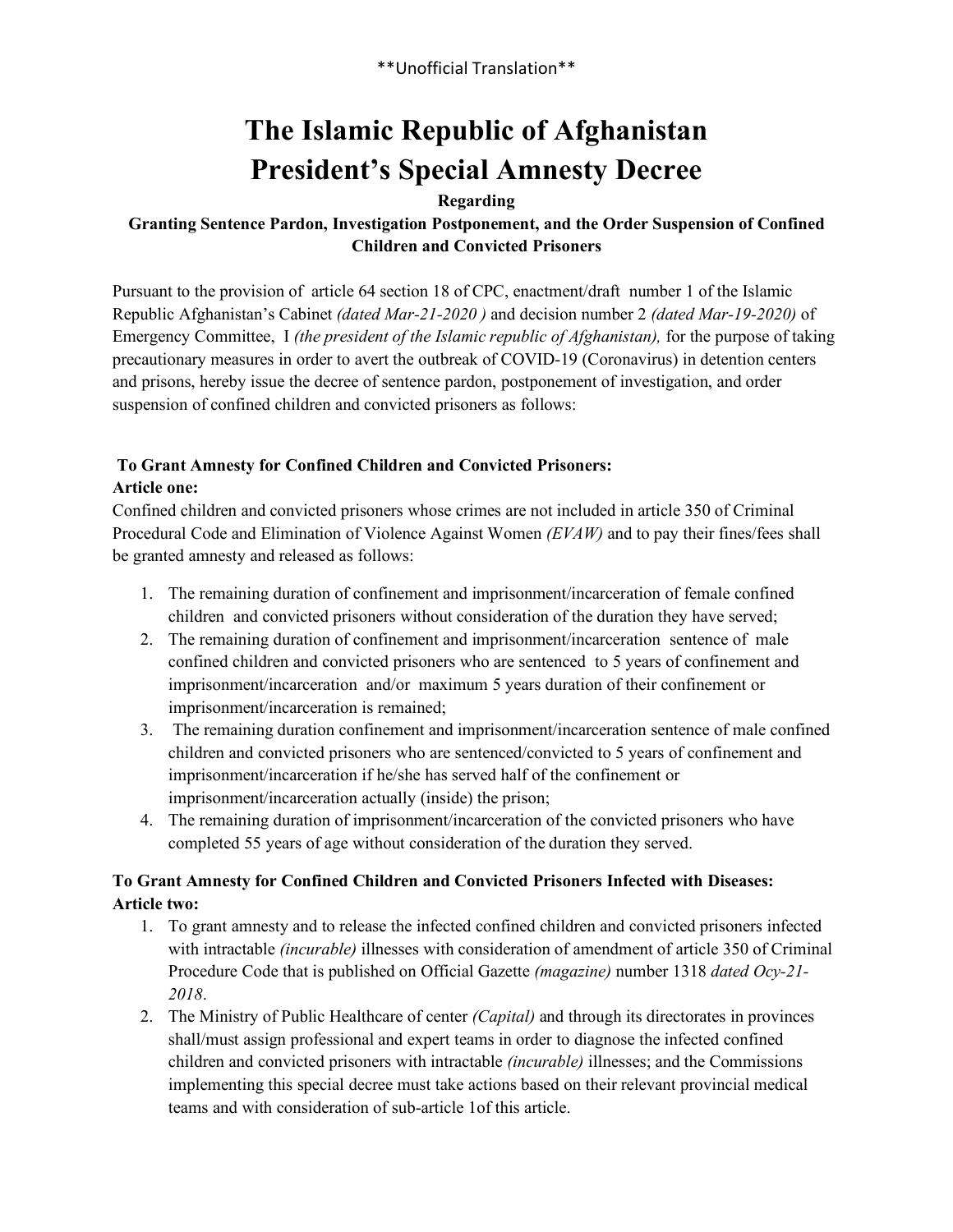#### **Postponement of Investigation and Suspension in Order Issuance: Article three:**

According to the provisions mentioned in articles 162 and 332 of criminal Procedural Code and with consideration article 333, the Attorney General is duty bounded to postpone the investigation of detained accused and to **suspend** the issuance of imprisonment/incarceration and confinement of confined children and convicted prisoners.

# **Public Security (Internal/External) Convicted Prisoners:**

#### **Article four:**

This special decree is not being implemented on public security convicted prisoners; a separate decree was previously sent so measures shall/must be performed based on that.

#### **The Relevant Implementing Authorities.**

#### **Article five:**

- (1) In order to effectively and immediately implement this decree in center in *(capital)* and provinces, the following commissions led by relevant provincial deputies and competent authorities:
	- 1. The relevant provincial prosecutors- enactors of provisions;
	- 2. The representative of Independent Human Rights Commission;
	- 3. The representative of Detention Centers and Prisons Administration;
	- 4. The relevant provincial Justice Director;
	- 5. Legal counsel/representative from the Directorate of National Security Council in Central Commission;
	- 6. Deputy representative of Policy of the Ministry of Interior Affairs in Central Commission; and
	- 7. The Director of Decrees Implementation Prosecution as a member in Central Commission.
- (2) The implementing commissions of decree are duty bounded/subject to implement this decree in 10 days with full preciseness and understanding of responsibility and due to the serious situation going on in Heart province, are assigned to quickly perform their duties.
- (3) After implementing the decree, the central and provincial commissions shall submit the list of released individuals to the Attorney General to be combined and through AG to be referred to the General Directorate of the Presidential Affairs Office of the Islamic Republic of Afghanistan.
- (4) How the provision mentioned in article 3 of this decree is implemented is the responsibility Detention Centers and p-Prisons Administration, the Attorney General and the relevant courts.

#### **Initiating /Filing Private Right Claim**

#### **Article six:**

To implement the provisions of this decree, (it) shall not stop the filling of private right claim of people.

#### **The Ministry of Public Healthcare's Measures: Article seven:**